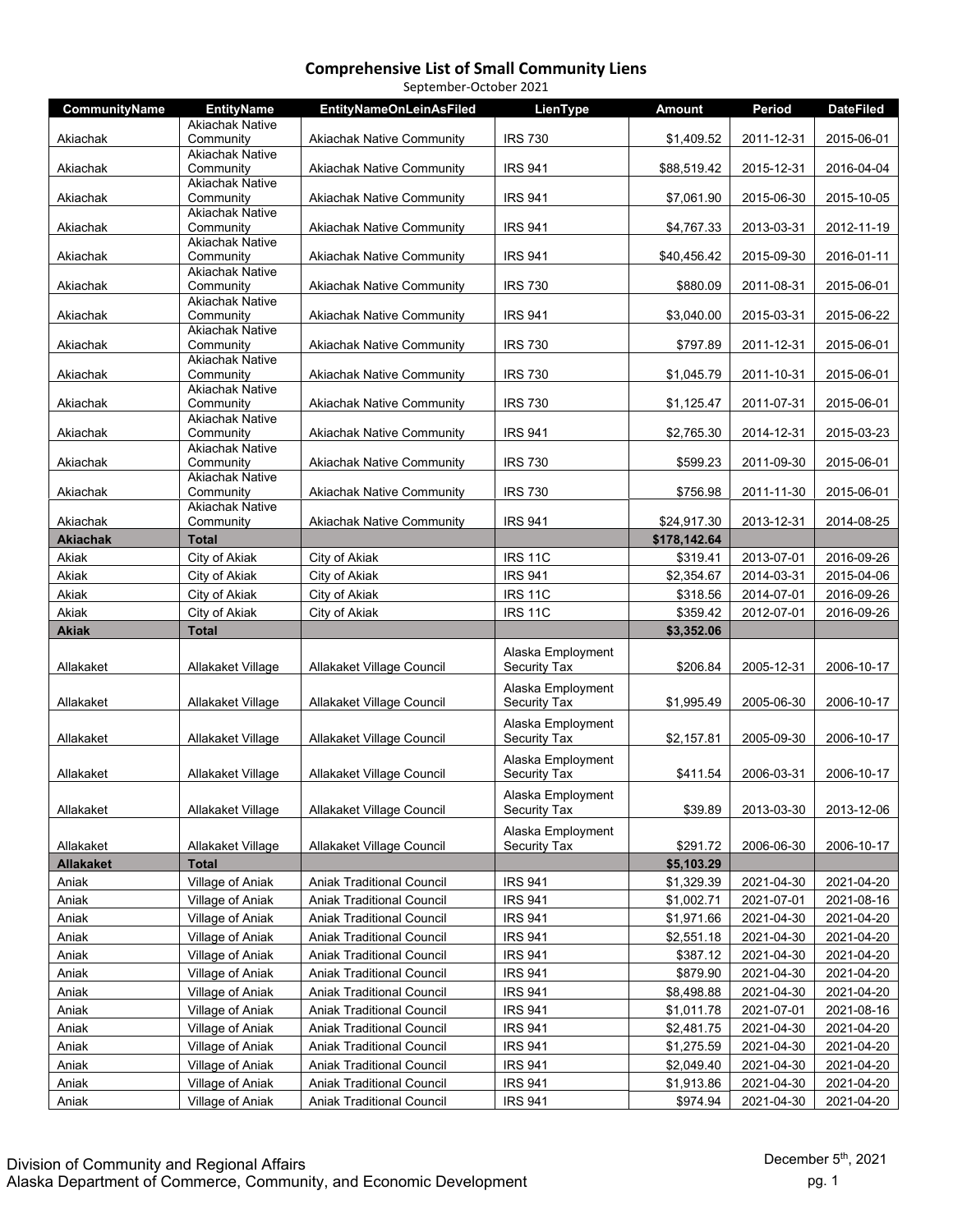| September-October 2021 |                   |                                      |                     |               |            |                  |  |
|------------------------|-------------------|--------------------------------------|---------------------|---------------|------------|------------------|--|
| <b>CommunityName</b>   | <b>EntityName</b> | <b>EntityNameOnLeinAsFiled</b>       | LienType            | <b>Amount</b> | Period     | <b>DateFiled</b> |  |
| Aniak                  | Village of Aniak  | <b>Aniak Traditional Council</b>     | <b>IRS 941</b>      | \$576.32      | 2021-09-01 | 2021-10-13       |  |
| <b>Aniak</b>           | <b>Total</b>      |                                      |                     | \$26,904.48   |            |                  |  |
|                        | City of Brevig    |                                      | Alaska Employment   |               |            |                  |  |
| <b>Brevig Mission</b>  | Mission           | City of Brevig Mission               | <b>Security Tax</b> | \$2,717.57    | 2013-02-27 | 2013-03-01       |  |
| <b>Brevig Mission</b>  | <b>Total</b>      |                                      |                     | \$2,717.57    |            |                  |  |
|                        | Village of        |                                      | Alaska Employment   |               |            |                  |  |
| Chefornak              | Chefornak         | <b>Chefornak Traditional Council</b> | Security Tax        | \$1,046.64    | 2001-06-30 | 2001-11-23       |  |
|                        | Village of        |                                      | Alaska Employment   |               |            |                  |  |
| Chefornak              | Chefornak         | <b>Chefornak Traditional Council</b> | Security Tax        | \$4,786.15    | 2002-09-30 | 2003-02-15       |  |
|                        | Village of        | Cherfornak Water & Sewer             |                     |               |            |                  |  |
| Chefornak              | Chefornak         | Utility                              | Claim of Tax Lien   | \$39.91       | 2021-01-01 | 2021-01-07       |  |
| <b>Chefornak</b>       | Total             |                                      |                     | \$5,872.70    |            |                  |  |
| Chevak                 | City of Chevak    | <b>Chevak City Council</b>           | <b>IRS 730</b>      | \$49.52       | 2018-07-16 | 2019-06-18       |  |
| Chevak                 | City of Chevak    | <b>Chevak City Council</b>           | <b>IRS 730</b>      | \$58.05       | 2018-07-16 | 2019-06-18       |  |
| Chevak                 | City of Chevak    | <b>Chevak City Council</b>           | <b>IRS 730</b>      | \$61.31       | 2018-07-16 | 2019-06-18       |  |
| Chevak                 | City of Chevak    | Chevak City Council                  | <b>IRS 730</b>      | \$92.91       | 2018-07-16 | 2019-06-18       |  |
| Chevak                 | City of Chevak    | <b>Chevak City Council</b>           | <b>IRS 941</b>      | \$26,875.14   | 2017-11-06 | 2019-06-18       |  |
| Chevak                 | City of Chevak    | Chevak City Council                  | <b>IRS 730</b>      | \$71.28       | 2018-07-16 | 2019-06-18       |  |
| Chevak                 | City of Chevak    | Chevak City Council                  | <b>IRS 941</b>      | \$1,827.56    | 2019-01-14 | 2019-06-18       |  |
| Chevak                 | City of Chevak    | Chevak City Council                  | <b>IRS 730</b>      | \$54.11       | 2018-07-16 | 2019-06-18       |  |
| Chevak                 | City of Chevak    | <b>Chevak City Council</b>           | <b>IRS 730</b>      | \$74.11       | 2018-07-16 | 2019-06-18       |  |
| Chevak                 | City of Chevak    | <b>Chevak City Council</b>           | <b>IRS 730</b>      | \$52.98       | 2018-07-16 | 2019-06-18       |  |
| Chevak                 | City of Chevak    | <b>Chevak City Council</b>           | <b>IRS 730</b>      | \$113.63      | 2018-07-16 | 2019-06-18       |  |
| Chevak                 | City of Chevak    | Chevak City Council                  | <b>IRS 941</b>      | \$28,928.74   | 2018-03-05 | 2019-06-18       |  |
| Chevak                 | City of Chevak    | Chevak City Council                  | <b>IRS 941</b>      | \$28,943.29   | 2019-03-31 | 2019-08-28       |  |
| Chevak                 | City of Chevak    | <b>Chevak City Council</b>           | <b>IRS 941</b>      | \$27,162.44   | 2017-01-02 | 2019-06-18       |  |
| Chevak                 | City of Chevak    | <b>Chevak City Council</b>           | <b>IRS 941</b>      | \$1,912.87    | 2018-07-30 | 2019-06-18       |  |
| Chevak                 | City of Chevak    | Chevak City Council                  | <b>IRS 730</b>      | \$71.46       | 2018-07-16 | 2019-06-18       |  |
| Chevak                 | City of Chevak    | <b>Chevak City Council</b>           | <b>IRS 941</b>      | \$12,896.13   | 2014-07-21 | 2019-06-18       |  |
| Chevak                 | City of Chevak    | <b>Chevak City Council</b>           | <b>IRS 941</b>      | \$27,390.93   | 2015-03-02 | 2019-06-18       |  |
| Chevak                 | City of Chevak    | <b>Chevak City Council</b>           | <b>IRS 941</b>      | \$25,321.20   | 2018-03-26 | 2019-06-18       |  |
| Chevak                 | City of Chevak    | <b>Chevak City Council</b>           | <b>IRS 941</b>      | \$3,049.91    | 2018-10-01 | 2019-06-18       |  |
| Chevak                 | City of Chevak    | Chevak City Council                  | <b>IRS 730</b>      | \$98.62       | 2018-07-16 | 2019-06-18       |  |
| Chevak                 | City of Chevak    | <b>Chevak City Council</b>           | <b>IRS 6721</b>     | \$10,296.90   | 2014-11-17 | 2019-06-18       |  |
| Chevak                 | City of Chevak    | <b>Chevak City Council</b>           | <b>IRS 941</b>      | \$31,244.96   | 2017-04-03 | 2019-06-18       |  |
| Chevak                 | City of Chevak    | Chevak City Council                  | <b>IRS 730</b>      | \$58.11       | 2018-07-16 | 2019-06-18       |  |
| Chevak                 | City of Chevak    | Chevak City Council                  | <b>IRS 730</b>      | \$186.91      | 2018-07-16 | 2019-06-18       |  |
| Chevak                 | City of Chevak    | <b>Chevak City Council</b>           | <b>IRS 730</b>      | \$106.60      | 2018-07-16 | 2019-06-18       |  |
| Chevak                 | City of Chevak    | Chevak City Council                  | <b>IRS 730</b>      | \$255.93      | 2018-07-23 | 2019-06-18       |  |
| Chevak                 | City of Chevak    | <b>Chevak City Council</b>           | <b>IRS 730</b>      | \$120.94      | 2018-07-16 | 2019-06-18       |  |
| Chevak                 | City of Chevak    | <b>Chevak City Council</b>           | <b>IRS 730</b>      | \$90.73       | 2018-07-16 | 2019-06-18       |  |
| Chevak                 | City of Chevak    | Chevak City Council                  | <b>IRS 941</b>      | \$22,487.82   | 2018-03-05 | 2019-06-18       |  |
| Chevak                 | City of Chevak    | <b>Chevak City Council</b>           | <b>IRS 730</b>      | \$53.14       | 2018-07-16 | 2019-06-18       |  |
| Chevak                 | City of Chevak    | <b>Chevak City Council</b>           | <b>IRS 6721</b>     | \$43,548.58   | 2015-01-12 | 2019-06-18       |  |
| Chevak                 | City of Chevak    | <b>Chevak City Council</b>           | <b>IRS 730</b>      | \$132.71      | 2018-07-16 | 2019-06-18       |  |
| Chevak                 | City of Chevak    | <b>Chevak City Council</b>           | <b>IRS 730</b>      | \$58.39       | 2018-07-16 | 2019-06-18       |  |
| Chevak                 | City of Chevak    | <b>Chevak City Council</b>           | <b>IRS 730</b>      | \$90.87       | 2018-07-16 | 2019-06-18       |  |
| Chevak                 | City of Chevak    | Chevak City Council                  | <b>IRS 941</b>      | \$27,143.16   | 2016-06-13 | 2019-06-18       |  |
| Chevak                 | City of Chevak    | <b>Chevak City Council</b>           | <b>IRS 941</b>      | \$29,790.01   | 2017-12-25 | 2019-06-18       |  |
| Chevak                 | City of Chevak    | Chevak City Council                  | <b>IRS 941</b>      | \$33,215.17   | 2018-04-09 | 2019-06-18       |  |
| Chevak                 | City of Chevak    | Chevak City Council                  | <b>IRS 941</b>      | \$26,774.36   | 2018-02-26 | 2019-06-18       |  |
| Chevak                 | City of Chevak    | <b>Chevak City Council</b>           | <b>IRS 941</b>      | \$26,621.53   | 2017-07-10 | 2019-06-18       |  |
| Chevak                 | City of Chevak    | Chevak City Council                  | <b>IRS 730</b>      | \$82.44       | 2018-07-16 | 2019-06-18       |  |
| Chevak                 | City of Chevak    | Chevak City Council                  | <b>IRS 941</b>      | \$31,507.36   | 2018-02-26 | 2019-06-18       |  |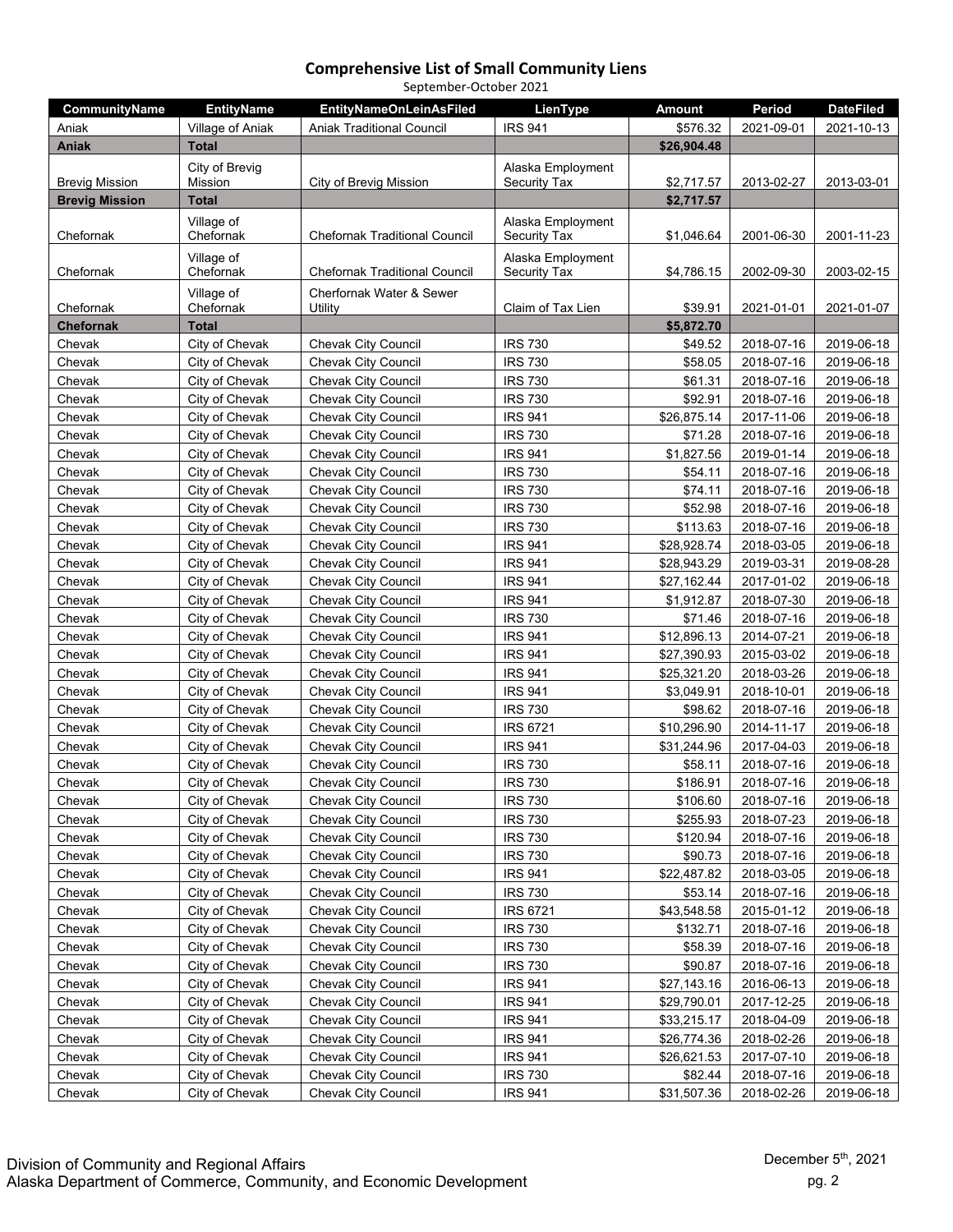| September-October 2021 |                                |                                |                   |               |            |                  |  |
|------------------------|--------------------------------|--------------------------------|-------------------|---------------|------------|------------------|--|
| CommunityName          | <b>EntityName</b>              | <b>EntityNameOnLeinAsFiled</b> | LienType          | <b>Amount</b> | Period     | <b>DateFiled</b> |  |
| Chevak                 | City of Chevak                 | <b>Chevak City Council</b>     | <b>IRS 941</b>    | \$21,227.13   | 2019-04-01 | 2019-06-18       |  |
| Chevak                 | City of Chevak                 | <b>Chevak City Council</b>     | <b>IRS 730</b>    | \$101.46      | 2018-10-01 | 2019-06-18       |  |
| Chevak                 | City of Chevak                 | <b>Chevak City Council</b>     | <b>IRS 730</b>    | \$64.48       | 2018-07-16 | 2019-06-18       |  |
| Chevak                 | City of Chevak                 | <b>Chevak City Council</b>     | <b>IRS 941</b>    | \$1,120.54    | 2015-04-13 | 2019-06-18       |  |
| Chevak                 | City of Chevak                 | <b>Chevak City Council</b>     | <b>IRS 730</b>    | \$140.39      | 2018-10-31 | 2019-08-28       |  |
| Chevak                 | City of Chevak                 | <b>Chevak City Council</b>     | <b>IRS 730</b>    | \$17.94       | 2021-09-01 | 2021-10-13       |  |
| Chevak                 | City of Chevak                 | <b>Chevak City Council</b>     | <b>IRS 11C</b>    | \$51,376.82   | 2021-09-01 | 2021-10-13       |  |
| Chevak                 | City of Chevak                 | Chevak City Council            | <b>IRS 6721</b>   | \$19.90       | 2021-09-01 | 2021-10-13       |  |
| Chevak                 | City of Chevak                 | <b>Chevak City Council</b>     | <b>IRS 730</b>    | \$29.38       | 2021-09-01 | 2021-10-13       |  |
| Chevak                 | City of Chevak                 | <b>Chevak City Council</b>     | <b>IRS 730</b>    | \$36.91       | 2021-09-01 | 2021-10-13       |  |
| Chevak                 | City of Chevak                 | Chevak City Council            | <b>IRS 730</b>    | \$39.85       | 2021-09-01 | 2021-10-13       |  |
| Chevak                 | City of Chevak                 | <b>Chevak City Council</b>     | <b>IRS 730</b>    | \$33.83       | 2021-09-01 | 2021-10-13       |  |
| Chevak                 | City of Chevak                 | <b>Chevak City Council</b>     | <b>IRS 730</b>    | \$31.80       | 2021-09-01 | 2021-10-13       |  |
| Chevak                 | City of Chevak                 | <b>Chevak City Council</b>     | <b>IRS 730</b>    | \$37.84       | 2021-09-01 | 2021-10-13       |  |
| Chevak                 | City of Chevak                 | <b>Chevak City Council</b>     | <b>IRS 730</b>    | \$40.36       | 2021-09-01 | 2021-10-13       |  |
| Chevak                 | City of Chevak                 | <b>Chevak City Council</b>     | <b>IRS 730</b>    | \$38.82       | 2021-09-01 | 2021-10-13       |  |
| Chevak                 | City of Chevak                 | <b>Chevak City Council</b>     | <b>IRS 941</b>    | \$8.71        | 2021-09-01 | 2021-10-13       |  |
| Chevak                 | City of Chevak                 | <b>Chevak City Council</b>     | <b>IRS 941</b>    | \$486.69      | 2021-09-01 | 2021-10-13       |  |
| Chevak                 | City of Chevak                 | <b>Chevak City Council</b>     | <b>IRS 941</b>    | \$2,251.77    | 2021-09-01 | 2021-10-13       |  |
| Chevak                 | City of Chevak                 | Chevak City Council            | <b>IRS 941</b>    | \$576.07      | 2021-09-01 | 2021-10-13       |  |
| Chevak                 | City of Chevak                 | <b>Chevak City Council</b>     | <b>IRS 730</b>    | \$46.62       | 2021-09-01 | 2021-10-13       |  |
| Chevak                 | City of Chevak                 | <b>Chevak City Council</b>     | <b>IRS 730</b>    | \$43.29       | 2021-09-01 | 2021-10-13       |  |
| Chevak                 | City of Chevak                 | Chevak City Council            | <b>IRS 730</b>    | \$40.92       | 2021-09-01 | 2021-10-13       |  |
| Chevak                 | City of Chevak                 | <b>Chevak City Council</b>     | <b>IRS 730</b>    | \$39.50       | 2021-09-01 | 2021-10-13       |  |
| Chevak                 | City of Chevak                 | <b>Chevak City Council</b>     | <b>IRS 730</b>    | \$28.03       | 2021-09-01 | 2021-10-13       |  |
| Chevak                 | City of Chevak                 | <b>Chevak City Council</b>     | <b>IRS 730</b>    | \$19.90       | 2021-09-01 | 2021-10-13       |  |
| Chevak                 | City of Chevak                 | <b>Chevak City Council</b>     | <b>IRS 730</b>    | \$11.87       | 2021-09-01 | 2021-10-13       |  |
| Chevak                 | City of Chevak                 | <b>Chevak City Council</b>     | <b>IRS 730</b>    | \$48.80       | 2021-09-01 | 2021-10-13       |  |
| Chevak                 | City of Chevak                 | <b>Chevak City Council</b>     | <b>IRS 730</b>    | \$80.02       | 2021-09-01 | 2021-10-13       |  |
| Chevak                 | <b>Total</b>                   |                                |                   | \$547,012.45  |            |                  |  |
| Elim                   | City of Elim                   | City of Elim                   | <b>IRS 941</b>    | \$22,483.41   | 2015-12-31 | 2017-02-01       |  |
| Elim                   | City of Elim                   | City of Elim                   | <b>IRS 941</b>    | \$1,167.98    | 2016-03-31 | 2017-02-01       |  |
| Elim                   | City of Elim                   | City of Elim                   | <b>IRS 941</b>    | \$7,775.82    | 2015-09-30 | 2017-02-01       |  |
| Elim                   | City of Elim                   | City of Elim                   | <b>IRS 941</b>    | \$1,358.41    | 2014-12-31 | 2017-02-01       |  |
| Elim                   | City of Elim                   | City of Elim                   | <b>IRS 941</b>    | \$1,230.43    | 2015-06-30 | 2017-02-01       |  |
| Elim                   | City of Elim                   | City of Elim                   | <b>IRS 941</b>    | \$2,834.64    | 2014-03-31 | 2017-02-01       |  |
| Elim                   | City of Elim                   | City of Elim                   | <b>IRS 941</b>    | \$1,404.96    | 2015-03-31 | 2017-02-01       |  |
| Elim                   | City of Elim                   | City of Elim                   | <b>IRS 941</b>    | \$23,405.80   | 2016-06-30 | 2017-02-01       |  |
| Elim                   | <b>Total</b>                   |                                |                   | \$61,661.45   |            |                  |  |
| Gambell                | City of Gambell                | <b>Gambell Common Council</b>  | Claim of Tax Lien | \$481.83      | 2021-07-01 | 2021-08-27       |  |
|                        |                                |                                | Alaska Employment |               |            |                  |  |
| Gambell                | City of Gambell                | <b>Gambell Common Council</b>  | Security Tax      | \$2,262.00    | 2019-05-06 | 2019-05-09       |  |
| Gambell                | City of Gambell                | Gambell Common Council         | Claim of Tax Lien | \$1,807.96    | 2021-09-01 | 2021-10-08       |  |
| Gambell                | <b>Total</b>                   |                                |                   | \$4,551.79    |            |                  |  |
|                        | City of Goodnews               |                                |                   |               |            |                  |  |
| Goodnews Bay           | Bay                            | City of Goodnews Bay           | <b>IRS 941</b>    | \$748.31      | 2018-09-30 | 2020-12-22       |  |
| Goodnews Bay           | City of Goodnews<br>Bay        | City of Goodnews Bay           | <b>IRS 941</b>    | \$27.39       | 2017-09-30 | 2020-12-22       |  |
|                        | <b>City of Goodnews</b>        |                                |                   |               |            |                  |  |
| Goodnews Bay           | Bay<br>City of Goodnews        | City of Goodnews Bay           | <b>IRS 941</b>    | \$3,683.53    | 2018-03-31 | 2020-12-22       |  |
| Goodnews Bay           | Bay                            | City of Goodnews Bay           | <b>IRS 941</b>    | \$3,972.05    | 2018-12-31 | 2020-12-22       |  |
| Goodnews Bay           | <b>City of Goodnews</b><br>Bay | City of Goodnews Bay           | <b>IRS 941</b>    | \$5,005.21    | 2012-12-31 | 2020-12-22       |  |
|                        | City of Goodnews               |                                |                   |               |            |                  |  |
| Goodnews Bay           | Bay                            | City of Goodnews Bay           | <b>IRS 941</b>    | \$113.35      | 2013-06-30 | 2020-12-22       |  |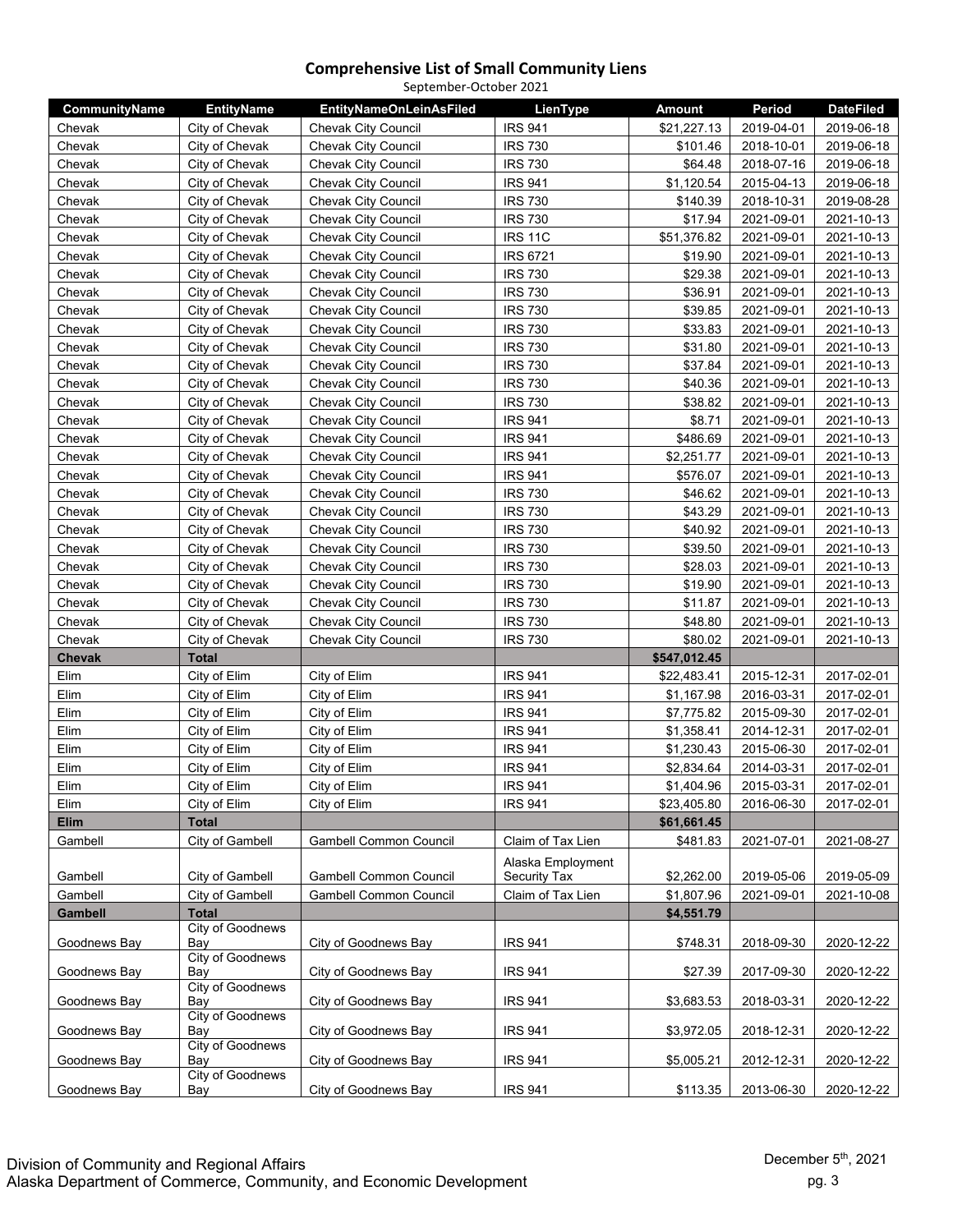| September-October 2021 |                                   |                                      |                                          |               |            |                  |  |
|------------------------|-----------------------------------|--------------------------------------|------------------------------------------|---------------|------------|------------------|--|
| <b>CommunityName</b>   | <b>EntityName</b>                 | <b>EntityNameOnLeinAsFiled</b>       | LienType                                 | <b>Amount</b> | Period     | <b>DateFiled</b> |  |
| Goodnews Bay           | City of Goodnews<br>Bay           | City of Goodnews Bay                 | <b>IRS 941</b>                           | \$3,213.49    | 2013-09-30 | 2020-12-22       |  |
| Goodnews Bay           | City of Goodnews<br>Bay           | City of Goodnews Bay                 | <b>IRS 941</b>                           | \$3,318.39    | 2018-06-30 | 2020-12-22       |  |
| <b>Goodnews Bay</b>    | <b>Total</b>                      |                                      |                                          | \$20,081.72   |            |                  |  |
| Hydaburg               | City of Hydaburg                  | City of Hydaburg                     | <b>IRS 941</b>                           | \$164.17      | 2018-10-01 | 2019-04-17       |  |
| Hydaburg               | City of Hydaburg                  | City of Hydaburg                     | <b>IRS 941</b>                           | \$272.79      | 2017-06-26 | 2019-04-17       |  |
| Hydaburg               | City of Hydaburg                  | City of Hydaburg                     | <b>IRS 941</b>                           | \$4,250.55    | 2018-09-24 | 2019-04-17       |  |
| Hydaburg               | City of Hydaburg                  | City of Hydaburg                     | <b>IRS 941</b>                           | \$3,161.04    | 2017-11-06 | 2019-04-17       |  |
| Hydaburg               | City of Hydaburg                  | City of Hydaburg                     | <b>IRS 941</b>                           | \$5,902.46    | 2018-09-24 | 2019-04-17       |  |
| Hydaburg               | City of Hydaburg                  | City of Hydaburg                     | <b>IRS 941</b>                           | \$2,924.29    | 2018-09-24 | 2019-04-17       |  |
|                        | <b>Total</b>                      |                                      |                                          |               |            |                  |  |
| <b>Hydaburg</b>        |                                   |                                      |                                          | \$16,675.30   |            |                  |  |
| Ivanof Bay             | Ivanof Bay Tribal<br>Council      | Ivanof Bay Tribal Council            | Alaska Employment<br>Security Tax        | \$6.45        | 2017-06-30 | 2018-05-25       |  |
|                        | Ivanof Bay Tribal                 |                                      | Alaska Employment                        |               |            |                  |  |
| Ivanof Bay             | Council                           | Ivanof Bay Tribal Council            | Security Tax                             | \$583.32      | 2017-12-31 | 2018-05-25       |  |
| Ivanof Bay             | Ivanof Bay Tribal<br>Council      | Ivanof Bay Tribal Council            | Alaska Employment<br><b>Security Tax</b> | \$610.55      | 2018-03-31 | 2018-09-11       |  |
| <b>Ivanof Bay</b>      | <b>Total</b>                      |                                      |                                          | \$1,200.32    |            |                  |  |
| Kaltag                 | Village of Kaltag                 | Kaltag Village Council               | Claim of Tax Lien                        | \$44.51       | 2020-12-31 | 2020-11-03       |  |
| Kaltag                 | <b>Total</b>                      |                                      |                                          | \$44.51       |            |                  |  |
| Kotlik                 | <b>Hamilton Tribal</b><br>Council | <b>Hamilton Tribal Council</b>       | Claim of Tax Lien                        | \$588.60      | 2021-09-01 | 2021-10-29       |  |
| <b>Kotlik</b>          | <b>Total</b>                      |                                      |                                          | \$588.60      |            |                  |  |
| Kotzebue               | Village of<br>Kotzebue            | Kotzebue IRA Council                 | <b>IRS 941</b>                           | \$9,563.70    | 2021-07-01 | 2021-07-06       |  |
|                        |                                   |                                      |                                          |               |            |                  |  |
| Kotzebue               | <b>Total</b>                      |                                      |                                          | \$9,563.70    |            |                  |  |
| Kwethluk               | City of Kwethluk                  | Kwethluk IRA Council                 | <b>IRS 730</b><br><b>IRS 730</b>         | \$129.77      | 2018-10-31 | 2020-12-14       |  |
| Kwethluk               | City of Kwethluk                  | Kwethluk IRA Council                 |                                          | \$253.17      | 2017-11-30 | 2020-12-14       |  |
| Kwethluk               | City of Kwethluk                  | Kwethluk IRA Council                 | <b>IRS 941</b>                           | \$36,706.82   | 2017-09-30 | 2020-12-14       |  |
| Kwethluk               | City of Kwethluk                  | Kwethluk IRA Council                 | <b>IRS 730</b>                           | \$129.77      | 2021-04-30 | 2021-03-22       |  |
| Kwethluk               | City of Kwethluk                  | <b>Kwethluk IRA Council</b>          | <b>IRS 941</b>                           | \$55,855.95   | 2017-12-31 | 2020-12-14       |  |
| Kwethluk               | City of Kwethluk                  | <b>Kwethluk IRA Council</b>          | <b>IRS 941</b>                           | \$3,123.20    | 2019-06-30 | 2020-12-14       |  |
| Kwethluk               | City of Kwethluk                  | Kwethluk IRA Council                 | <b>IRS 941</b>                           | \$2,046.29    | 2021-04-30 | 2021-03-22       |  |
| Kwethluk               | City of Kwethluk                  | Kwethluk IRA Council                 | <b>IRS 941</b>                           | \$3,466.82    | 2018-06-30 | 2020-12-14       |  |
| Kwethluk               | City of Kwethluk                  | Kwethluk IRA Council                 | <b>IRS 941</b>                           | \$3,012.86    | 2018-12-31 | 2020-12-14       |  |
| Kwethluk               | City of Kwethluk                  | Kwethluk IRA Council                 | <b>IRS 941</b>                           | \$1,656.39    | 2018-03-31 | 2020-12-14       |  |
| Kwethluk               | City of Kwethluk                  | <b>Kwethluk IRA Council</b>          | <b>IRS 730</b>                           | \$70.29       | 2021-04-30 | 2021-03-22       |  |
| Kwethluk               | City of Kwethluk                  | Kwethluk IRA Council                 | <b>IRS 941</b>                           | \$3,593.48    | 2018-09-30 | 2020-12-14       |  |
| Kwethluk               | City of Kwethluk                  | Kwethluk IRA Council                 | <b>IRS 941</b>                           | \$22,784.43   | 2021-04-30 | 2021-03-22       |  |
| Kwethluk               | City of Kwethluk                  | Kwethluk IRA Council                 | <b>IRS 941</b>                           | \$3,126.20    | 2021-04-30 | 2021-03-22       |  |
| Kwethluk               | City of Kwethluk                  | Kwethluk IRA Council                 | <b>IRS 941</b>                           | \$4,493.92    | 2019-09-30 | 2020-12-14       |  |
| Kwethluk               | City of Kwethluk                  | Kwethluk IRA Council                 | <b>IRS 941</b>                           | \$2,056.29    | 2019-03-31 | 2020-12-14       |  |
| <b>Kwethluk</b>        | <b>Total</b>                      |                                      |                                          | \$142,505.65  |            |                  |  |
| Lower Kalskag          | Village of Lower<br>Kalskag       | Lower Kalskag Traditional<br>Council | <b>IRS 941</b>                           | \$2,244.55    | 2021-07-01 | 2021-07-20       |  |
| Lower Kalskag          | Village of Lower<br>Kalskag       | Lower Kalskag Traditional<br>Council | <b>IRS 941</b>                           | \$2,516.65    | 2021-07-01 | 2021-07-20       |  |
| Lower Kalskag          | Village of Lower<br>Kalskag       | Lower Kalskag Traditional<br>Council | <b>IRS 941</b>                           | \$3,155.73    | 2021-07-01 | 2021-07-20       |  |
| Lower Kalskag          | Village of Lower<br>Kalskag       | Lower Kalskag Traditional<br>Council | <b>IRS 941</b>                           | \$604.15      | 2021-07-01 | 2021-07-20       |  |
| Lower Kalskag          | Village of Lower<br>Kalskag       | Lower Kalskag Traditional<br>Council | <b>IRS 941</b>                           | \$2,624.92    | 2021-07-01 | 2021-07-20       |  |
| <b>Lower Kalskag</b>   | <b>Total</b>                      |                                      |                                          | \$11,146.00   |            |                  |  |
| Noorvik                | City of Noorvik                   | City of Noorvik                      | <b>IRS 941</b>                           | \$40,919.99   | 2014-09-30 | 2020-12-08       |  |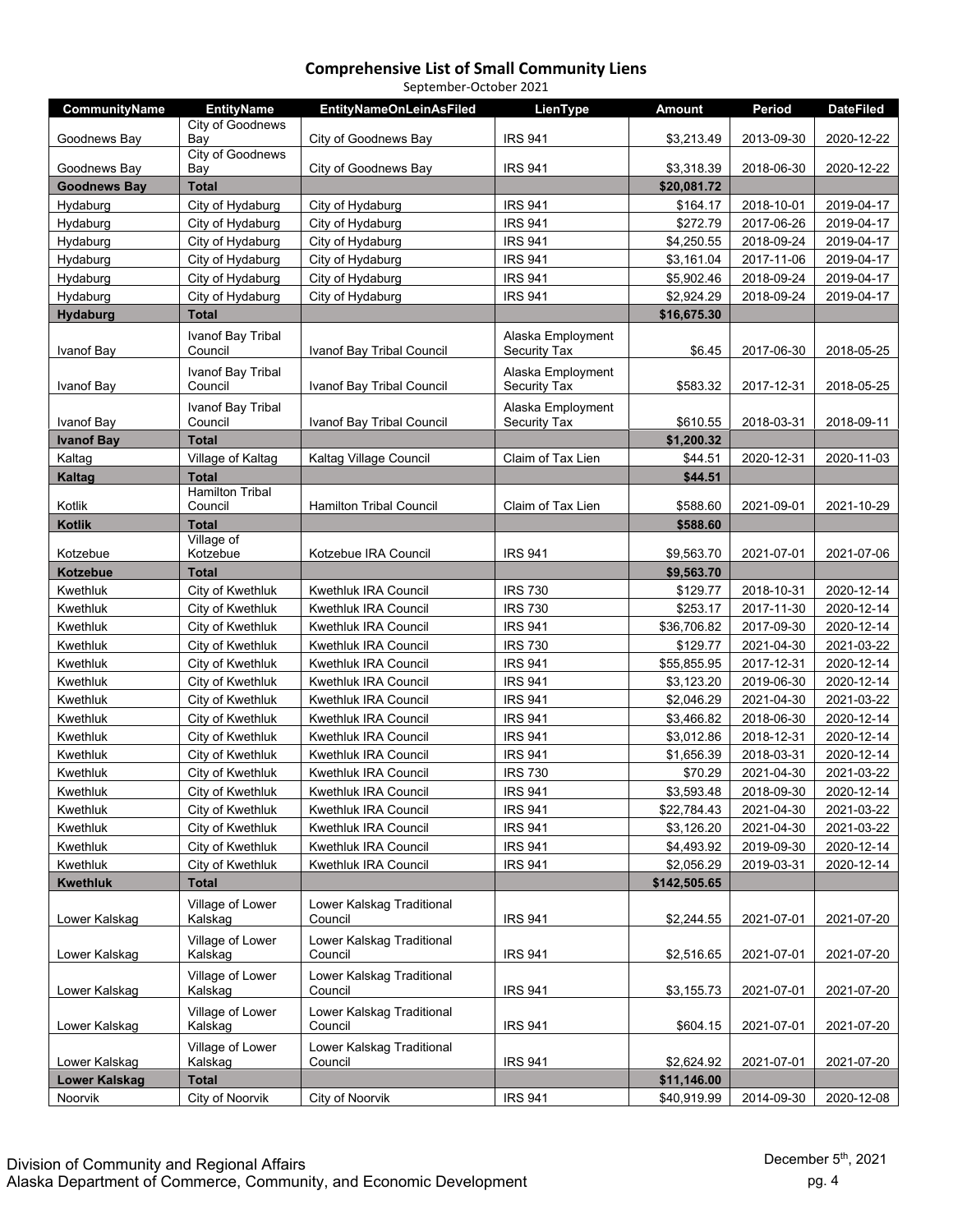| September-October 2021 |                                         |                                           |                     |               |            |                  |  |
|------------------------|-----------------------------------------|-------------------------------------------|---------------------|---------------|------------|------------------|--|
| CommunityName          | <b>EntityName</b>                       | <b>EntityNameOnLeinAsFiled</b>            | LienType            | <b>Amount</b> | Period     | <b>DateFiled</b> |  |
| Noorvik                | City of Noorvik                         | City of Noorvik                           | <b>IRS 941</b>      | \$1,229.60    | 2018-12-31 | 2020-12-08       |  |
| Noorvik                | City of Noorvik                         | City of Noorvik                           | <b>IRS 941</b>      | \$2,574.92    | 2016-03-31 | 2020-12-08       |  |
| Noorvik                | City of Noorvik                         | City of Noorvik                           | <b>IRS 941</b>      | \$969.57      | 2017-12-31 | 2020-12-08       |  |
| <b>Noorvik</b>         | City of Noorvik                         | City of Noorvik                           | <b>IRS 941</b>      | \$893.33      | 2019-03-31 | 2020-12-08       |  |
| Noorvik                | City of Noorvik                         | City of Noorvik                           | <b>IRS 941</b>      | \$16,703.55   | 2015-09-30 | 2020-12-08       |  |
| Noorvik                | City of Noorvik                         | City of Noorvik                           | <b>IRS 941</b>      | \$14,333.11   | 2015-03-31 | 2020-12-08       |  |
| Noorvik                | City of Noorvik                         | City of Noorvik                           | <b>IRS 941</b>      | \$10,900.62   | 2015-12-31 | 2020-12-08       |  |
| Noorvik                | City of Noorvik                         | City of Noorvik                           | <b>IRS 941</b>      | \$974.54      | 2016-09-30 | 2020-12-08       |  |
| Noorvik                | City of Noorvik                         | City of Noorvik                           | <b>IRS 941</b>      | \$11,388.44   | 2016-12-31 | 2020-12-08       |  |
| Noorvik                | City of Noorvik                         | City of Noorvik                           | <b>IRS 941</b>      | \$30,511.44   | 2014-06-30 | 2020-12-08       |  |
| Noorvik                | City of Noorvik                         | City of Noorvik                           | <b>IRS 941</b>      | \$7,463.30    | 2017-03-31 | 2020-12-08       |  |
| Noorvik                | City of Noorvik                         | City of Noorvik                           | <b>IRS 941</b>      | \$3,641.71    | 2018-06-30 | 2020-12-08       |  |
| Noorvik                | City of Noorvik                         | City of Noorvik                           | <b>IRS 941</b>      | \$67,769.52   | 2014-12-31 | 2020-12-08       |  |
| Noorvik                | City of Noorvik                         | City of Noorvik                           | <b>IRS 941</b>      | \$29,429.61   | 2014-03-30 | 2020-12-08       |  |
| Noorvik                | City of Noorvik                         | City of Noorvik                           | <b>IRS 941</b>      | \$3,588.24    | 2017-06-30 | 2020-12-08       |  |
| Noorvik                | City of Noorvik                         | City of Noorvik                           | <b>IRS 941</b>      | \$4,230.13    | 2016-06-30 | 2020-12-08       |  |
| <b>Noorvik</b>         | <b>Total</b>                            |                                           |                     | \$247,521.62  |            |                  |  |
|                        | Native Village of                       |                                           | Alaska Employment   |               |            |                  |  |
| Nunapitchuk            | Nunapitchuk                             | Nunapitchuk IRA Council                   | <b>Security Tax</b> | \$3,640.11    | 1999-12-31 | 2000-04-28       |  |
| <b>Nunapitchuk</b>     | <b>Total</b>                            |                                           |                     | \$3,640.11    |            |                  |  |
| <b>Pilot Point</b>     | Native Village of<br><b>Pilot Point</b> | Pilot Point Village Council               | <b>IRS 941</b>      | \$3,340.12    | 2019-12-31 | 2020-12-22       |  |
| <b>Pilot Point</b>     | <b>Total</b>                            |                                           |                     | \$3,340.12    |            |                  |  |
| Saint George           | Saint Geroge<br>Island                  | Aleut Community of Saint<br>George Island | <b>IRS 941</b>      | \$15,683.60   | 2021-07-01 | 2021-07-19       |  |
| Saint George           | Saint Geroge<br>Island                  | Aleut Community of Saint<br>George Island | <b>IRS 941</b>      | \$18,510.14   | 2021-07-01 | 2021-07-19       |  |
| Saint George           | Saint Geroge<br>Island                  | Aleut Community of Saint<br>George Island | <b>IRS 941</b>      | \$12,605.86   | 2021-09-01 | 2021-10-25       |  |
| <b>Saint George</b>    | <b>Total</b>                            |                                           |                     | \$46,799.60   |            |                  |  |
|                        |                                         | <b>Tribal Government of Saint Paul</b>    | Alaska Employment   |               |            |                  |  |
| Saint Paul             | Saint Paul Island                       | Island                                    | Security Tax        | \$8,195.89    | 2000-09-30 | 2001-02-21       |  |
| <b>Saint Paul</b>      | <b>Total</b>                            |                                           |                     | \$8,195.89    |            |                  |  |
|                        | Native Village of                       |                                           |                     |               |            |                  |  |
| Savoonga               | Savoonga<br>Native Village of           | Native Village of Savoonga                | <b>IRS 941</b>      | \$3,154.31    | 2010-09-30 | 2013-07-29       |  |
| Savoonga               | Savoonga                                | Native Village of Savoonga                | <b>IRS 941</b>      | \$164,050.25  | 2011-09-30 | 2013-08-27       |  |
| Savoonga               | Native Village of<br>Savoonga           | Native Village of Savoonga                | IRS 6721            | \$12,251.53   | 2012-03-31 | 2012-09-03       |  |
|                        | Native Village of                       |                                           |                     |               |            |                  |  |
| Savoonga               | Savoonga<br>Native Village of           | Native Village of Savoonga                | <b>IRS 941</b>      | \$10,462.16   | 2012-06-30 | 2013-08-27       |  |
| Savoonga               | Savoonga                                | Native Village of Savoonga                | <b>IRS 941</b>      | \$67,467.72   | 2011-03-31 | 2012-08-20       |  |
| Savoonga               | Native Village of<br>Savoonga           | Native Village of Savoonga                | <b>IRS 941</b>      | \$20,083.28   | 2010-12-31 | 2012-08-20       |  |
| Savoonga               | Native Village of<br>Savoonga           | Native Village of Savoonga                | <b>IRS 941</b>      | \$732.52      | 2009-12-31 | 2012-09-17       |  |
| Savoonga               | Native Village of<br>Savoonga           | Native Village of Savoonga                | <b>IRS 941</b>      | \$68,238.02   | 2011-09-30 | 2012-08-20       |  |
| Savoonga               | Native Village of<br>Savoonga           | Native Village of Savoonga                | <b>IRS 941</b>      | \$68,726.51   | 2011-12-31 | 2012-08-20       |  |
| Savoonga               | Native Village of<br>Savoonga           | Native Village of Savoonga                | <b>IRS 941</b>      | \$49,239.91   | 2012-09-30 | 2013-08-27       |  |
| Savoonga               | Native Village of<br>Savoonga           | Native Village of Savoonga                | <b>IRS 941</b>      | \$67,835.31   | 2011-06-30 | 2012-08-20       |  |
| Savoonga               | <b>Total</b>                            |                                           |                     | \$532,241.52  |            |                  |  |
| Selawik                | City of Selawik                         | Selawik City Council                      | <b>IRS 941</b>      | \$75,984.43   | 2017-06-26 | 2019-06-25       |  |
| Selawik                | City of Selawik                         | Selawik City Council                      | <b>IRS 941</b>      | \$68,227.04   | 2017-06-19 | 2019-06-25       |  |
| Selawik                | City of Selawik                         | Selawik City Council                      | <b>IRS 941</b>      | \$36,165.26   | 2018-01-01 | 2019-06-25       |  |